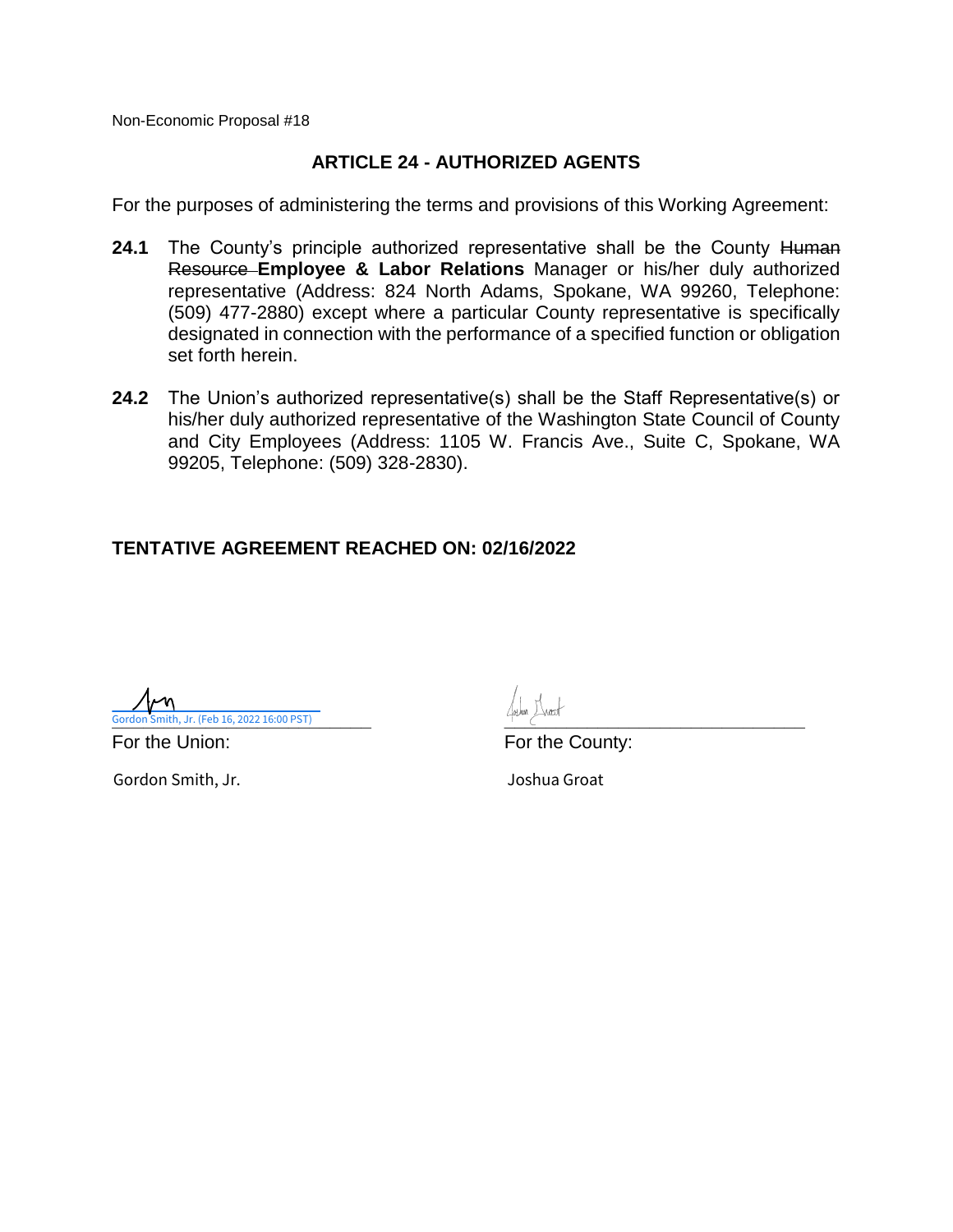### **ARTICLE 21 - INFORMATION REQUESTS**

The Employer agrees to provide the Union, upon written request **from the Union Staff Representative or Master Coalition Local President**, access to materials and information necessary for the Union to fulfill its statutory responsibility to administer this Agreement. When the Union submits a request for information that the Employer believes is unclear or unreasonable, or which requires the creation or compilation of a report, the Employer will contact the Union staff representative and the parties will discuss the relevance and costs associated with the request.

### **TENTATIVE AGREEMENT REACHED ON: 02/16/2022**

**Cordon Smith, Jr. (Feb 16, 2022 16:00 PST)** 

For the Union: The County: For the County:

Gordon Smith, Jr. **Gordon Smith, Jr.** 30 and 2008 and 30 and 30 and 30 and 30 and 30 and 30 and 30 and 30 and 30 and 30 and 30 and 30 and 30 and 30 and 30 and 30 and 30 and 30 and 30 and 30 and 30 and 30 and 30 and 30 and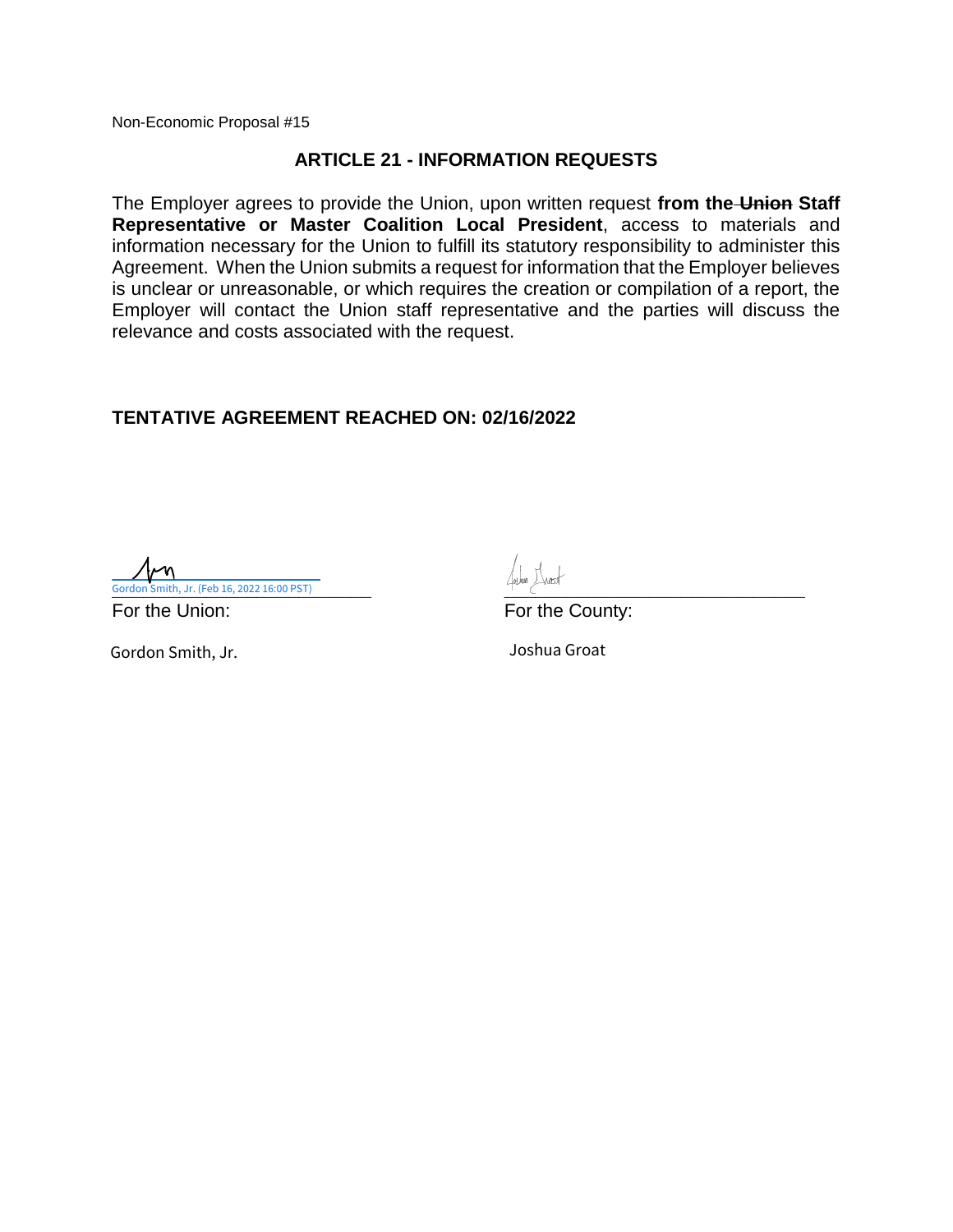### **PREAMBLE**

This Master Agreement is made and entered into by and between Spokane County, referred to as the Employer and Locals 492-J, 492-RF**FC**, **492-SP,** 1135, and 1553 of the Washington State Council of County and City Employees, affiliated with the American Federation of State, County and Municipal Employees, AFL-CIO, hereinafter referred to as the Union. All items shall be binding for both the Employer and the Union, including those items specifically identified in the individual supplements to this Agreement.

For purposes of this Agreement, members of Local 1553 who are employed by the Spokane County District Court are employees of Spokane County for purposes of wages and benefits directly related to wages only. For purposes of non-wage related matters, the Spokane County District Court is the employer of said employees and such matters are not governed by the terms of this Agreement.

Unless otherwise specified in the applicable Supplemental Agreement to this Master Agreement, the provisions of this Master Agreement shall be applicable to all employees in the respective bargaining units covered herein.

### **TENTATIVE AGREEMENT REACHED ON: 02/08/2022**

**Cordon Smith, Jr. (Feb 16, 2022 16:00 PST)** Gordon Smith, Jr. (Feb 16, 2022 16:00 PST)

Gordon Smith, Jr. 30. 2008 - Joshua Groat

For the Union: The County: For the County: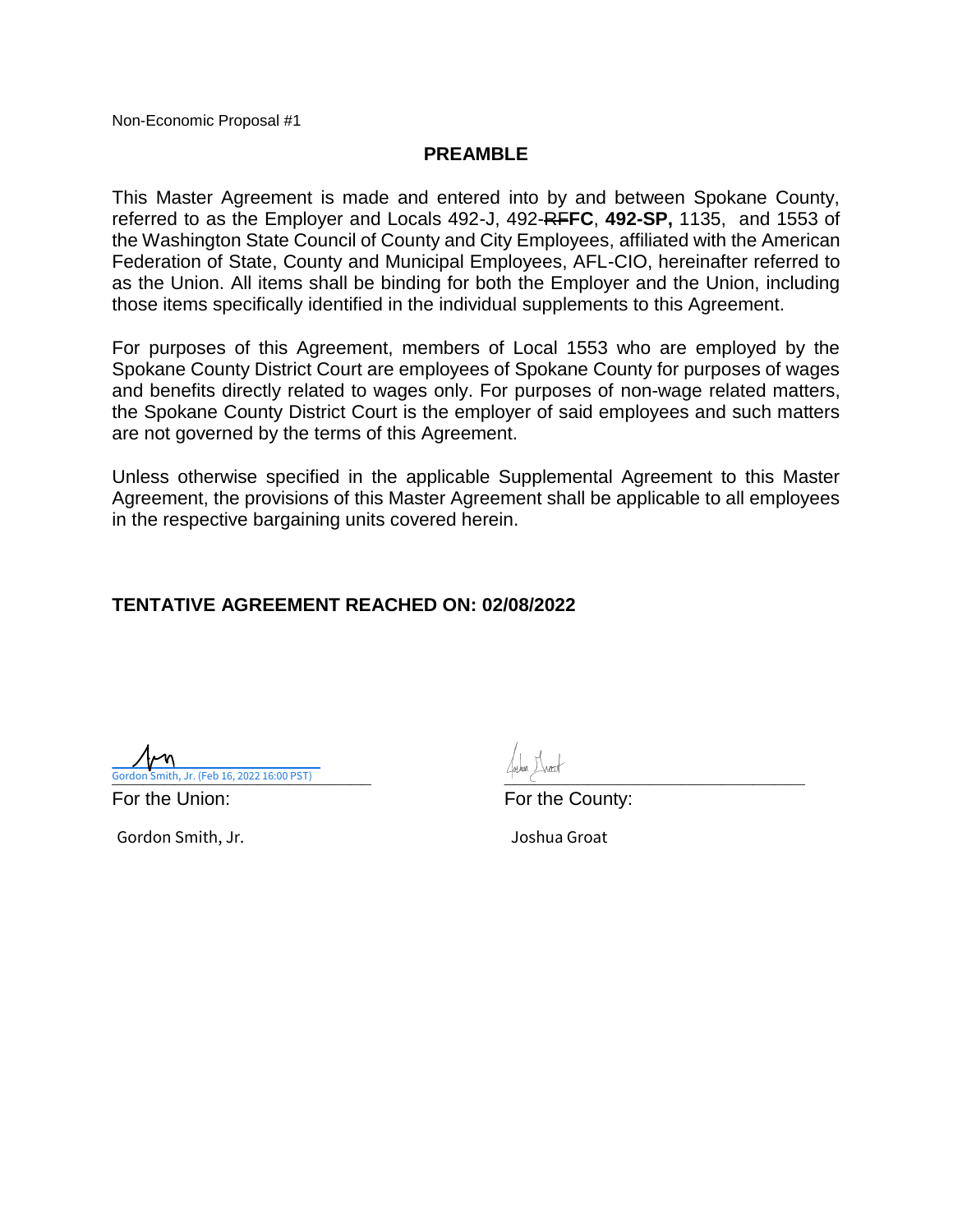### **ARTICLE 27 - EFFECTIVE DATE, CONTRACT PERIOD AND CHANGES**

- **26.1 Effective Date:** The term of this Agreement shall be January 1, 2018 through December 31, 2020. Unless specified otherwise, the terms of this Agreement shall become effective on the day of signing.
- **26.2** The parties agree that they will begin interest based bargaining/negotiations at least four (4) months prior to the termination of the Agreement and will meet and negotiate from time to time within the four (4) month period immediately preceding the termination date of this collective bargaining Agreement for a succeeding period.

Signature Page

MASTER AGREEMENT between SPOKANE COUNTY BOARD OF COUNTY COMMISSIONERS; SPOKANE COUNTY ASSESSOR; SPOKANE COUNTY AUDITOR; SPOKANE COUNTY CLERK; SPOKANE COUNTY TREASURER; SHERIFF'S OFFICE (RADIO, FORENSIC & COOKS); SPOKANE COUNTY PROSECUTOR SUPPORT STAFF; and LOCALS 1135, 492-J, 492-RF**FC**, 492-SP & 1553 OF WASHINGTON STATE COUNCIL OF COUNTY AND CITY EMPLOYEES, AFSCME, AFL-CIO, JANUARY 1, 2018 THROUGH DECEMBER 31, 2020.

**FOR THE UNIONS: FOR THE EMPLOYERS:**

President, Local #1553 Josh Kerns, Commissioner

\_\_\_\_\_\_\_\_\_\_\_\_\_\_\_\_\_\_\_\_\_\_ \_\_\_\_\_\_\_\_\_\_\_\_\_\_\_\_\_\_\_\_\_\_\_\_ President, Local #1135 Mary L. Kuney, Commissioner

\_\_\_\_\_\_\_\_\_\_\_\_\_\_\_\_\_\_\_\_\_\_ \_\_\_\_\_\_\_\_\_\_\_\_\_\_\_\_\_\_\_\_\_\_\_\_

\_\_\_\_\_\_\_\_\_\_\_\_\_\_\_\_\_\_\_\_\_\_ \_\_\_\_\_\_\_\_\_\_\_\_\_\_\_\_\_\_\_\_\_\_\_\_

\_\_\_\_\_\_\_\_\_\_\_\_\_\_\_\_\_\_\_\_\_\_ \_\_\_\_\_\_\_\_\_\_\_\_\_\_\_\_\_\_\_\_\_\_\_\_

President, Local #492-J Al French, Commissioner

President, Local #492-RFFC Ozzie Knezovich

Spokane County Sheriff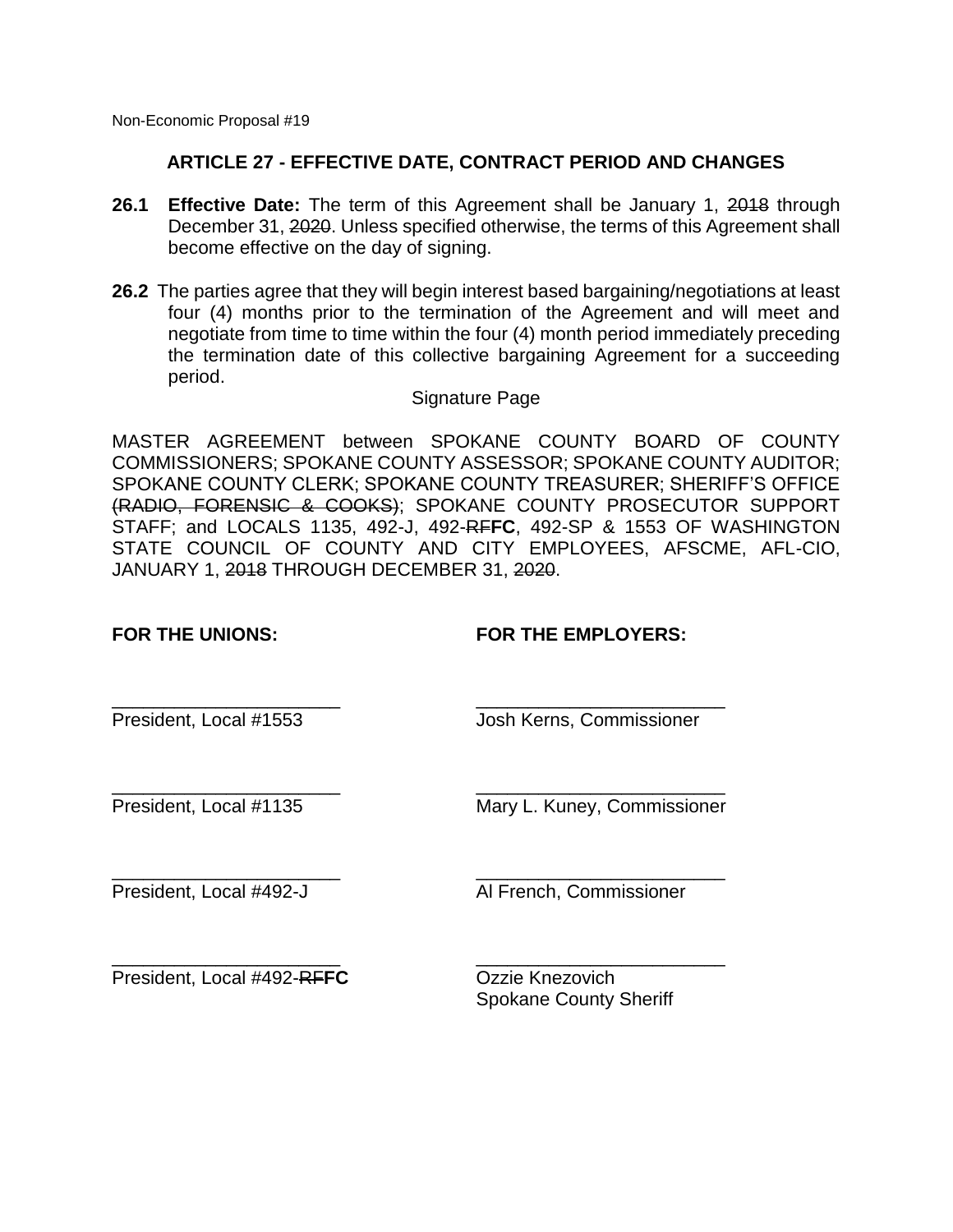President, Local #492-SP Timothy Fitzgerald

Spokane County Clerk

\_\_\_\_\_\_\_\_\_\_\_\_\_\_\_\_\_\_\_\_\_\_ \_\_\_\_\_\_\_\_\_\_\_\_\_\_\_\_\_\_\_\_\_\_\_\_

\_\_\_\_\_\_\_\_\_\_\_\_\_\_\_\_\_\_\_\_\_\_ \_\_\_\_\_\_\_\_\_\_\_\_\_\_\_\_\_\_\_\_\_\_\_\_ Gordon Smith, Council #2 **Tom Konis**,

Spokane County Assessor

\_\_\_\_\_\_\_\_\_\_\_\_\_\_\_\_\_\_\_\_\_\_\_\_ **Vicky Dalton Spokane County Auditor**

Rob Chase Spokane County Treasurer

\_\_\_\_\_\_\_\_\_\_\_\_\_\_\_\_\_\_\_\_\_\_\_\_

\_\_\_\_\_\_\_\_\_\_\_\_\_\_\_\_\_\_\_\_\_\_\_\_ Larry H. Haskell Spokane County Prosecutor

Tim Hansen, **Ashley Cameron Sr.** Human Resource Director

\_\_\_\_\_\_\_\_\_\_\_\_\_\_\_\_\_\_\_\_\_\_\_\_

\_\_\_\_\_\_\_\_\_\_\_\_\_\_\_\_\_\_\_\_\_\_\_\_

Randy Withrow, Human Resource Manager **Joshua Groat Employee & Labor Relations Manager**

### **TENTATIVE AGREEMENT REACHED ON: 02/16/2022**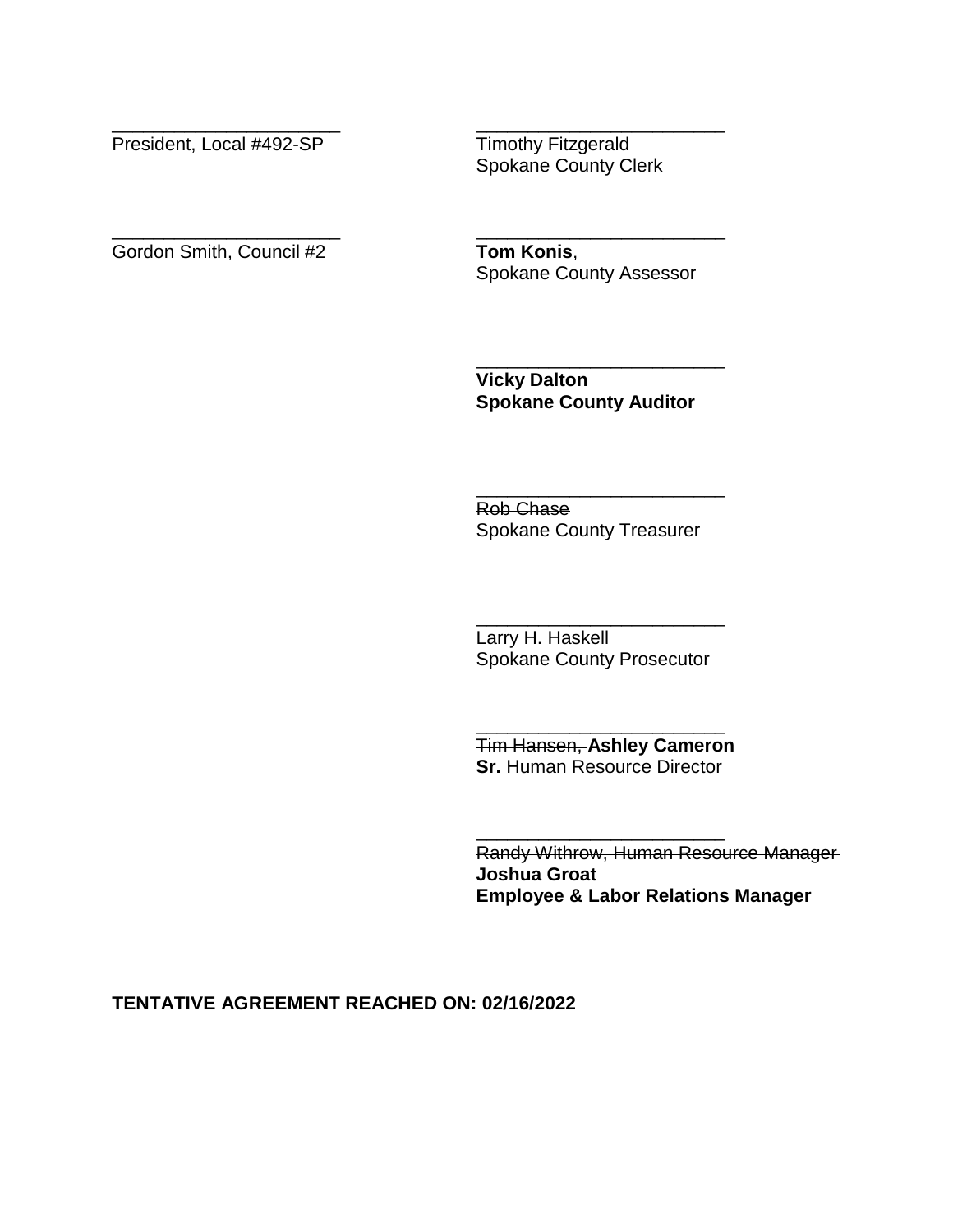**Cordon Smith, Jr. (Feb 16, 2022 16:00 PST)** 

For the Union: For the County:

Gordon Smith, Jr. Joshua Groat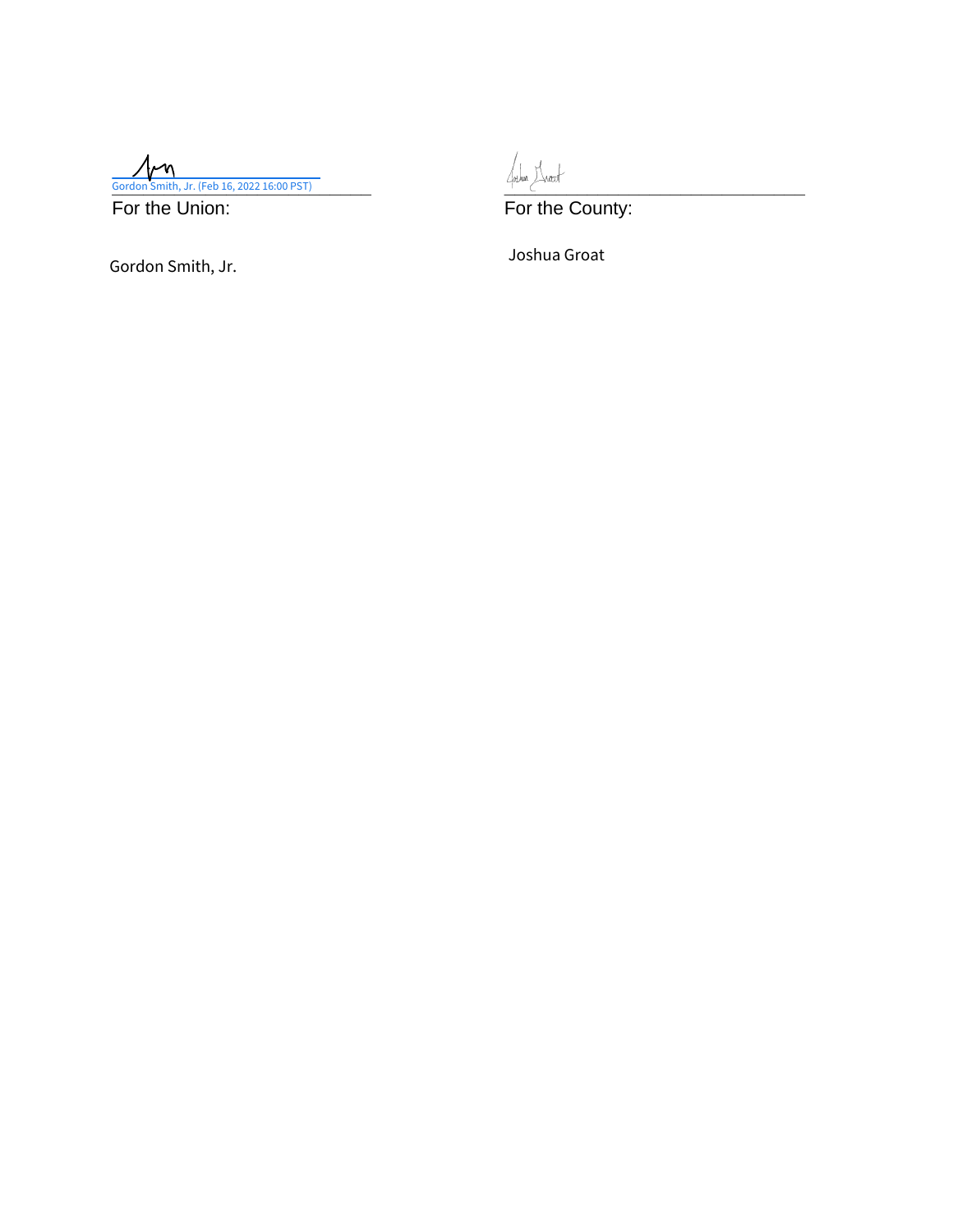### **ARTICLE 6 - UNION/MANAGEMENT RELATIONS**

6.3.1 The employers will provide the union(s) with official written notice of their intent to make changes that fall within the terms of Article 6.3. This notice will provide the union(s) with the intended changes and target implementation date but will be no less than **seven (7) fourteen (14) calendar days** four (4) weeks prior to the target implementation date.

This four (4) week **seven (7) fourteen (14) calendar day** period is provided as a comment period for the unions(s) to meet with the employer, make comments/suggestions or negotiate if applicable. The Union and Employer recognize that a timely resolution is in the interest of all parties. All efforts shall be made to resolve issues in a timely manner. Time frames may be extended by mutual agreement.

### **TENTATIVE AGREEMENT REACHED ON: 02/16/2022**

**Cordon Smith, Jr. (Feb 16, 2022 16:00 PST)** 

Gordon Smith, Jr. 30. 1992 - San Joshua Groat

For the Union: For the County: